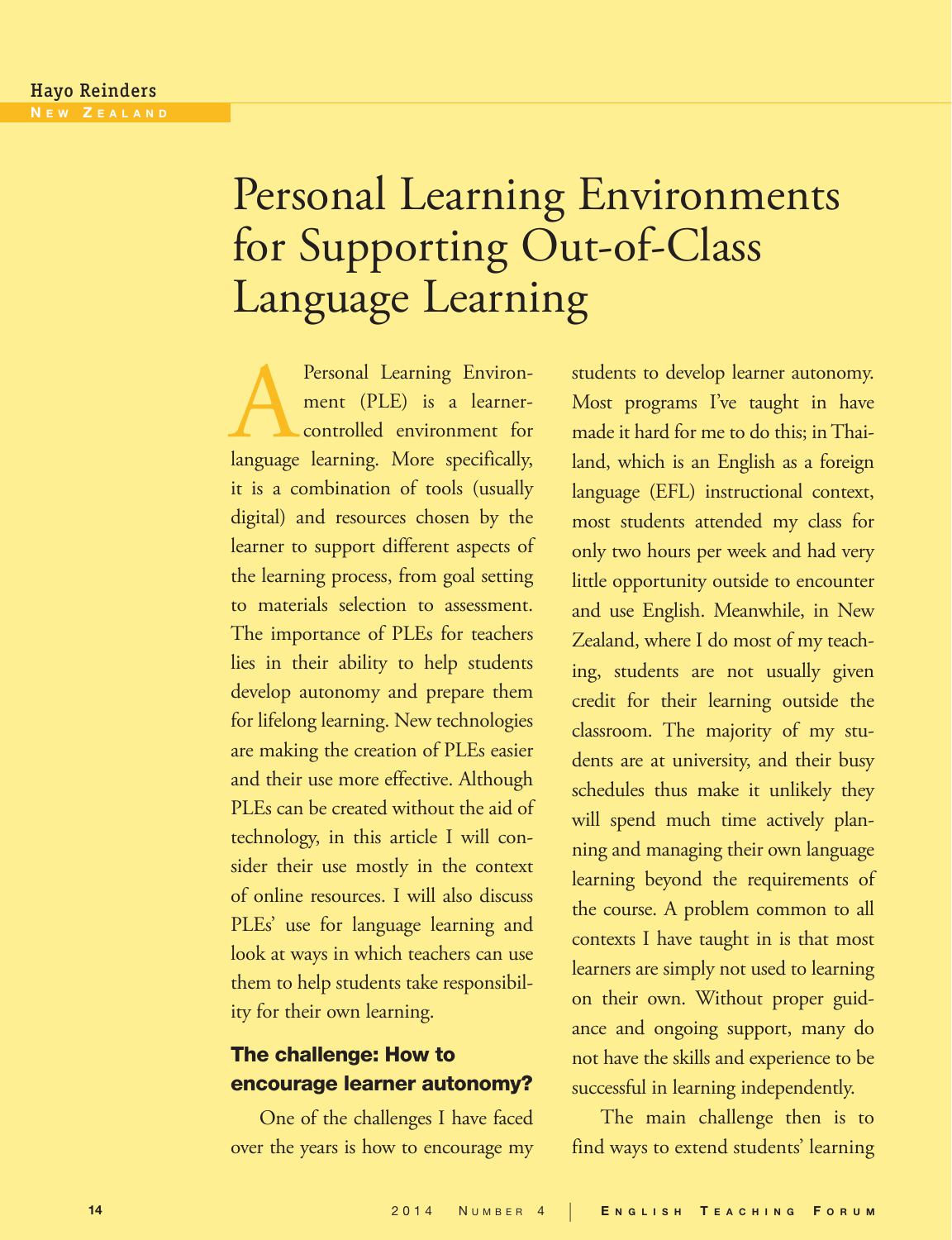beyond the classroom—to encourage them to take control over their learning while still being able to monitor and support them. I have found that using PLEs is an effective way to do this.

# What are Personal Learning Environments?

PLEs bring together tools and resources that help learners control their languagelearning process. These tools and resources are usually selected and maintained by learners themselves and can be accessed from a com puter or (increasingly) from a smartphone.



**Figure 1. Common tools used to create a PLE**

Figure 1 shows the common tools used to create a PLE; all of them help manage the learning process. For example, a portfolio (or e-portfolio if it is online) allows learners to collect evidence of completed work, as well as more formal achievements, such as course completions, grades, test scores, and so on. Learners can choose the extent to which they want to make this information public and share it with their teacher, peers, and possibly future employers. Related to the portfolio is a profile, usually public, showing learn ing experience, the language(s) the person is learning, and any other personal information the learner wants to share with others.

Collaboration tools allow learners to con nect with others. Such tools can be designed specifically to help learners work together on a project, such as a wiki, or they can be more

general tools that learners use to post ques tions to each other. Examples include social networking sites like Facebook and Google+, as well as social bookmarking tools to share bookmarks of interesting sites for learning. Synchronous tools, which require participants to communicate in real time, such as chat or Instant Messenger (IM) programs and Voice over Internet Protocol (VoIP) programs like Skype also fall into this category.

In terms of managing learning, various planning and monitoring tools help learn ers to set goals, create to-do lists for shortterm actions (as Evernote does), and check progress. For example, mindmapping pro grams help learners brainstorm and categorise areas for improvement. Journals help learners record and reflect on their work and can take the form of a blog, a simple text document, or one of many dedicated programs and apps. Finally, a content repository is where learners store language-learning content, such as vid eos (for example, by subscribing to a YouTube channel), websites (which can be subscribed to with RSS feeds), shared documents and files (Google Drive), and so on.

Clearly there is some overlap between these categories, and different tools can be used for different purposes. For example, a learner could create a Google+ page, share certain posts with other learners, and keep private the posts that are intended for personal reflection. As will become clear, most of the tools in a PLE are not specific to language learning but instead are sites and apps that many students already use for a range of purposes in their everyday lives. In my own teaching I have found this familiarity to be a major benefit, as it means I have to spend less time showing the students how to use the technology and have more time to show them how to learn with it.

PLEs imply or facilitate certain pedagogic approaches to learning (Attwell 2007). They are individualised environments, specific to learners' preferences and needs. Learners tailor the environment with their preferred tools and use those tools in the ways that suit them, usu ally at times and in places convenient to them. PLEs are also social spaces that allow learners to connect with other learners, native speak ers, and teachers. In this way, they are open environments, not restricted to the classroom but supporting interaction with the broader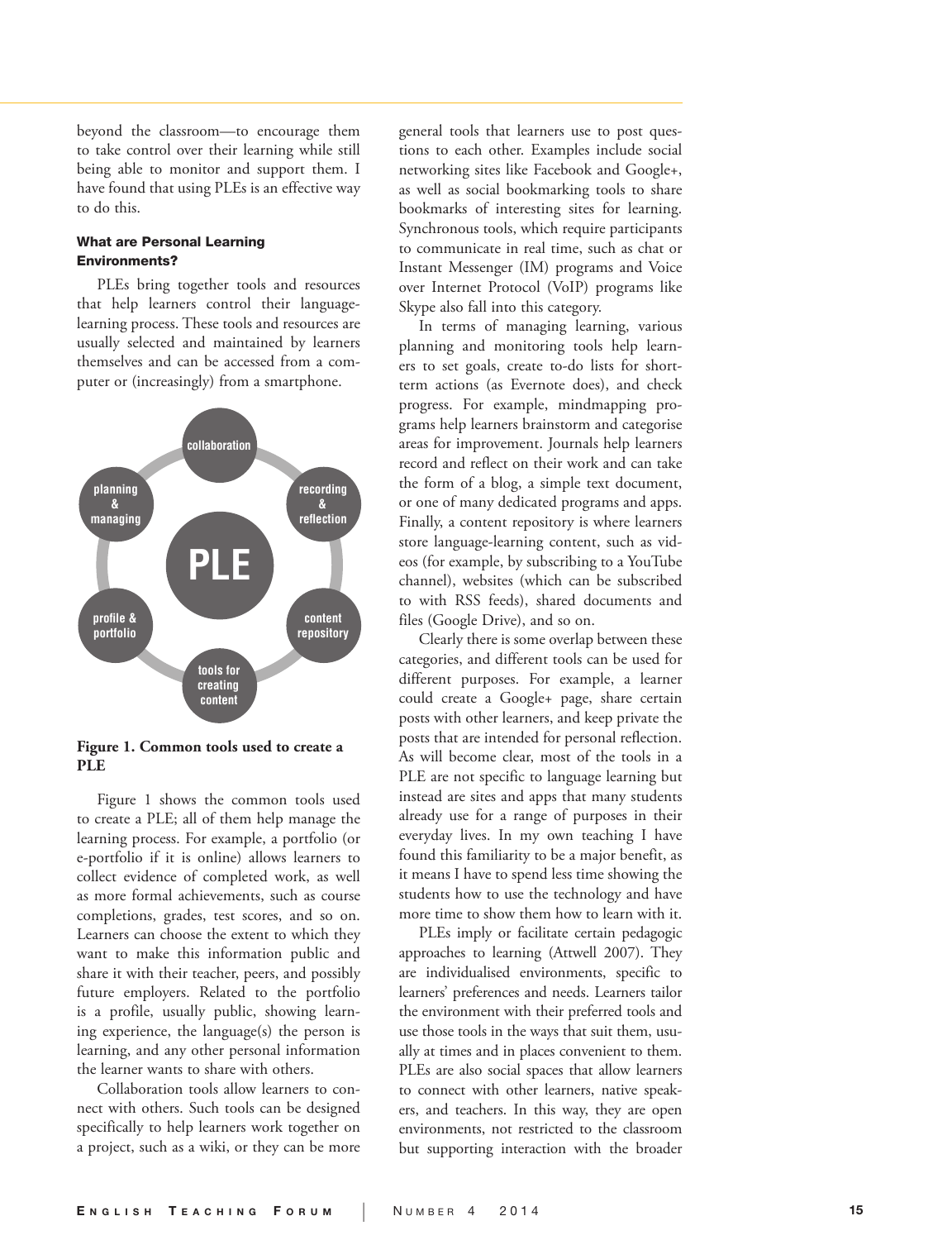community. The other main characteristic of PLEs is that they offer informal environments that learners themselves create without the help of a teacher and use in the full range of contexts that make up a learner's life. As a result, PLEs also extend beyond the immediate pedagogic environment of a course or a school and pro vide support for lifelong learning.

Those who are familiar with Virtual Learn ing Environments (VLEs) might ask how PLEs differ from VLEs. Although terminol ogy is used differently across contexts and is continually changing, in general VLEs are environments controlled by an institution or a teacher for the delivery of courses. For example, a course website hosted on Moodle or Blackboard places the responsibility for determining lesson content and sequencing, monitoring, and assessment with the teacher. Such environments often include some of the tools also found in PLEs, such as blogs or forums; of course, they are not static environ ments, and many teachers have succeeded in using such environments to give learners more control over their learning. But on the whole, VLEs are teacher-directed, institution-focused environments that support the delivery of set courses. In this sense they can be used as a complement to a PLE. Successful integration relies on students being able to transition from the VLE and continue working with their PLE once they finish the course or leave the school.

Of course, learners' success in doing that depends on a range of factors, such as their willingness to learn independently, their abil ity to select the most appropriate resources, and their knowledge of how to use them effectively. Clearly, there is a potential role for teachers to support learners in developing the necessary skills. That is the focus of the rest of this article.

#### Benefits of PLEs for teachers

Although many learners use PLEs infor mally, it is possible to bring PLEs into the cur riculum as a non-formal complement to the course or as a resource for teachers to draw on. For one thing, the use of PLEs offers teach ers a way to foster autonomy. Because PLEs include tools for goal setting and assessment, for example, they can be used to model, prac tise, and give feedback on different aspects of autonomous learning.

PLEs also make it easy for students to extend their learning beyond the classroom, so in this sense they offer a practical way for teachers to facilitate transfer of skills from the formal to the non-formal domain. Many of the programs included in PLEs allow the shar ing of information, which means that teachers potentially can see learners' progress and give feedback.

Similarly, students can share content with others, and most PLEs include tools for this specific purpose. In this sense, PLEs can be used by teachers to support various types of learner interaction, such as group learning and peer feedback.

But perhaps the main benefit is that PLEs prepare students for ongoing development beyond the classroom and provide a practical means to introduce the tools that will support lifelong learning.

For these reasons, teachers may want to acquaint themselves with PLEs to enhance the long-term learning outcomes of their students. I now offer an example of how to integrate PLEs; I then discuss some of their practical and technical aspects.

# Implementing PLEs in the language classroom

What follows is an outline of how I have integrated PLEs into my classes. The key is to make their use an integral part of the course by asking students to use their PLEs to take increasing control over managing all aspects of their learning. This is not something that can be done in one or two lessons, but rather is something that students should be guided towards throughout the course.

#### **Extending the classroom with a PLE**

#### *Week 1*

1. Provide a rationale. Explain to learners what a PLE is and why you intend to use it. Give them a rationale for the impor tance of knowing how to manage their own learning. If possible, particularly if you are working with tertiary students, consider asking a more senior student or a graduate to come in and share sto ries of needing to improve their English throughout their studies and careers and the importance of being able to do this by themselves.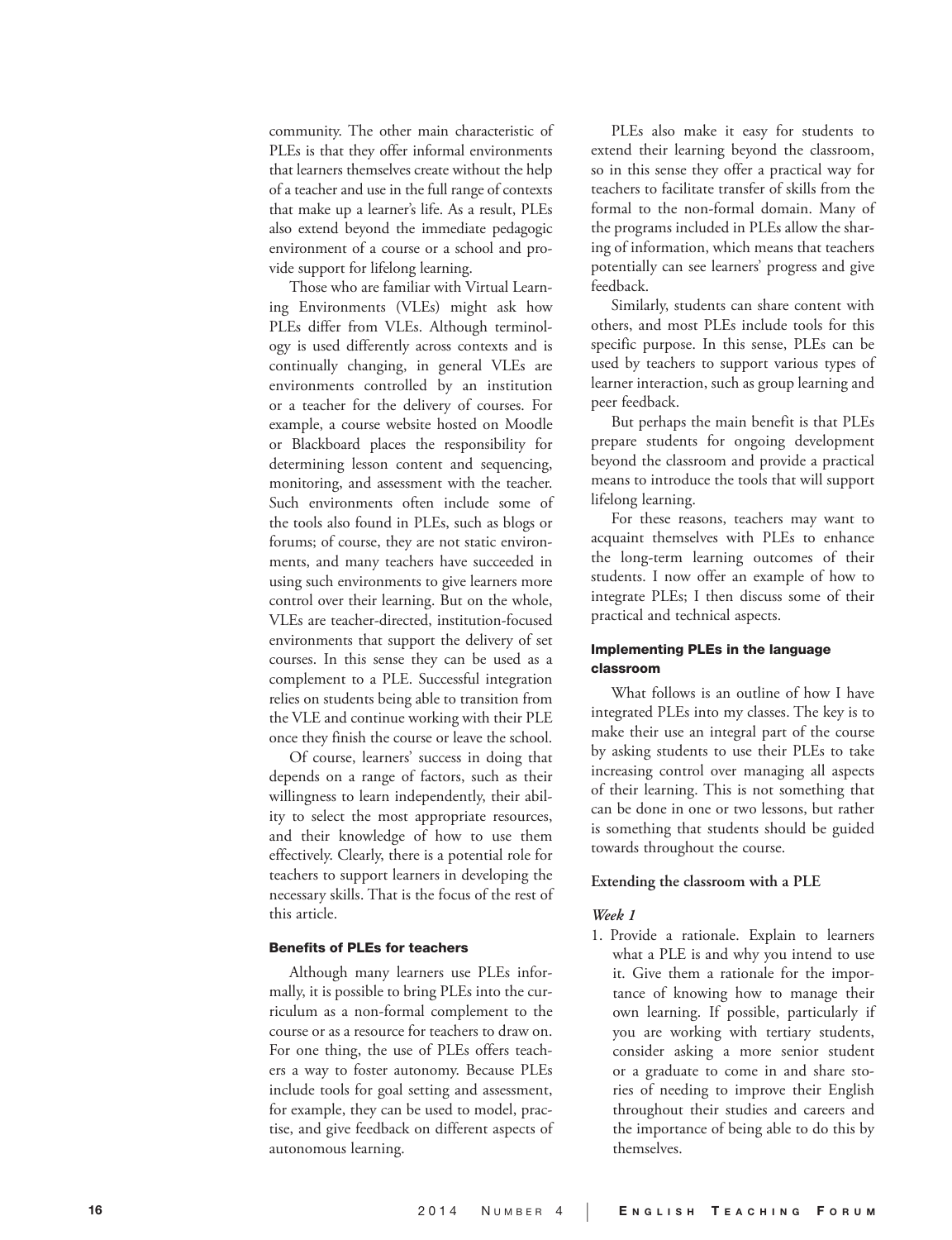- 2. Set clear expectations. Be clear to your learners about how (and how much) you want them to use their PLEs and what skills you want them to be able to dem onstrate. For example, explain that by the end of the course they will need to be able to identify their own language needs, develop a learning plan, and monitor their progress.
- 3. Give incentives. Consider the possibility of giving students credit for using their PLEs, completing a portfolio, creating a learning plan, and so on.
- 4. Provide training in the use of a PLE. Show examples of some of the programs students can use—ideally, choose those they are already familiar with—and the types of information they can record. For example, show a learning record in Evernote or a student's written reflection in a blog post.

#### *Week 2*

- 1. Because most students will have little or no experience in managing their own learn ing, it is important to start simple. One suggestion is to begin by asking learners to record what language they learn during the week, both in class and outside. Encourage students to use any tool they are already familiar with. In some contexts, students are most likely to keep notes on paper; in others, students are more likely to use a note-taking app on their phones. An alternative is for learners to audio-record their notes on their phones. Learners can also upload short videos of themselves on a private YouTube channel.
- 2. Ask learners to identify three things they found difficult. The difficulties could be related to English skills, to their learning in class (e.g., they found it difficult to con centrate in class), or their learning outside class (e.g., they could not find the time to practise or make themselves understood when conversing with a native speaker).

# *Week 3*

1. Ask learners to share some of their notes. One benefit of sharing is that many learn ers are fascinated to see that others pick up very different things from class than they do; at the same time, many learners are reassured to see that they share similar problems in their learning.

- 2. Brainstorm possible solutions to problems learners have identified.
- 3. Pair students based on the similar prob lems they experienced. Explain that in the coming week, as part of their homework, they will try out some of the solutions dis cussed in class and share their experiences by posting their reflections on the social network of their choice. Tell them that they can include pictures, audio record ings, or texts—whatever gets their message across.

# *Weeks 4 and 5*

- 1. Tell students that during these two weeks they will have to decide on one topic or skill (depending on the level of your students and the focus of the course) and develop a simple learning plan. For this they will have to identify (a) any resources (online or otherwise) they will use, (b) the estimated amount of time they will spend, and (c) the tools they will use to record and share their learning with you.
- 2. It is important to give students an example of what you expect their learning plan to look like.
- 3. Monitor students' activity and give feed back. Optionally, students can comment on each other's plans.

# *Week 6*

- 1. Explain to students the importance of monitoring their learning and developing the ability to assess their progress, either individually, through self-assessment, or through peer feedback.
- 2. Model and practise giving feedback in class.
- 3. Take an existing homework task or assign ment that is part of the course. Pair stu dents and in the week following, ask them to complete the assignment and assess themselves and each other.

#### *Toward the end of course*

- 1. Show students one of the available e-port folio tools and explain its purpose. Get them to add your course to the portfolio along with their personal summaries of what they feel they have learned.
- 2. Show students an example of a long-term learning plan and have them complete their own and add it to their preferred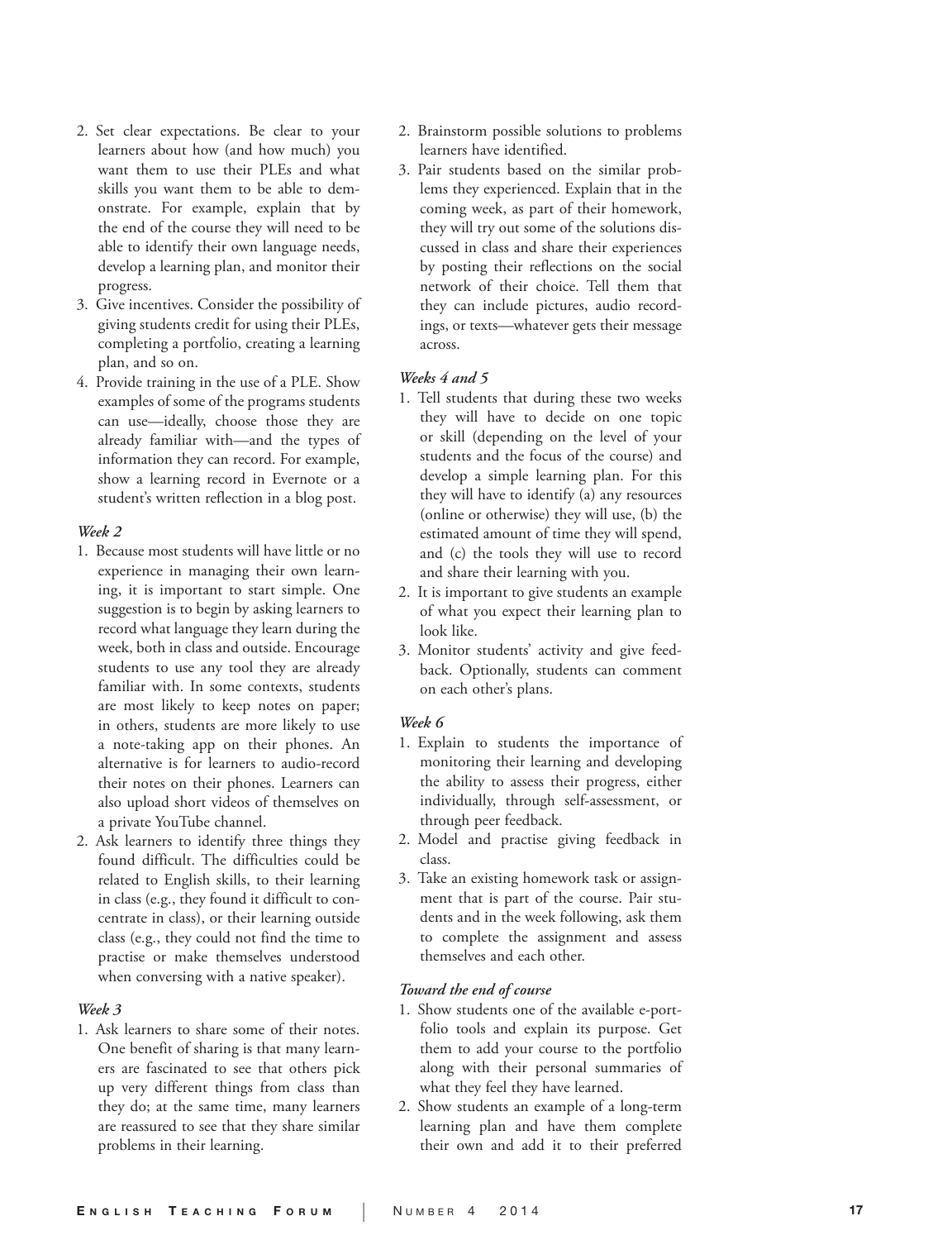application (e.g., a calendar, a blog, or—if students are working in pairs or small groups—a wiki).

3. Give detailed feedback to ensure students have a workable plan, which will encour age them to continue learning after the end of your course.

Of course, doing *all* of the above may not be necessary or possible in all situations. Although the amount of time needed is not as great as it may seem (as the use of the PLE is related to the course content), it is not insig nificant. You may instead, for example, wish to focus on just one or two elements, such as getting students to identify their learning needs or to record their reflections.

# Implementing PLEs in the language classroom: Technical considerations

As is true of most technological environ ments in education, the implementation of PLEs in the classroom has both a practical and a pedagogical side. At the practical level, there are a number of questions to consider:

# *1. Do I really need to learn how to use all those programs?*

No. The point is to encourage learners to do this for themselves. You may need to know *about* different programs for, say, sharing documents online, but you do not need to install or use all of them yourself. In a sense, the tools within the PLE are like the books in a library; you do not need to read them all, just guide your learners in using them. In the PLE Resources at the end of this article, you will find a link to a website that offers a good compilation of software for different learning purposes; that can be used as a starting point.

#### *2. Who builds the PLE?*

The learners do. You may want to use some of the examples in the PLE Resources list as models to show learners what a PLE looks like and what tools it is made up of, but the responsibility for creating their personal environment lies with them.

# *3. Do learners need extensive technical skills?*

Yes and no. They need to be comfortable using technology and in particular the Inter net. But many of the tools used in PLEs are commonly available programs that learners are familiar with, such as social networking sites, microblogs, and forums. What will be new for most learners is how to use these tools to support their learning.

# *4. How much information should learners share from their PLEs?*

PLEs are highly personal spaces that con tain information from beyond the classroom, or indeed outside the educational sphere. Many learners will also continue using their PLEs for years, and so the PLEs may contain information that is not related to your par ticular course. For this reason, learners may be reluctant to give anyone else access to their information. Luckily, most applications make it easy to share only particular information (for example, learners can choose to share one Google document, but not another).

#### *5. Are there any privacy considerations?*

As is the case with many social media, information can be shared easily with other learners or people outside the classroom. This has benefits for learning but at the same time also has obvious drawbacks. With younger students, safeguards should restrict access to this information. At all age levels, learners will need to be clear about what they are sharing with whom and what happens to that infor mation, and teachers need to be on the look out for bullying. In some situations, it might be helpful or necessary to explicitly discuss rules and guidelines with the class and perhaps have students sign contracts.

# *6. How about the cost of the software and support?*

The vast majority of the programs used in PLEs are freely available online, and for pro grams that are not, alternatives are often avail able. Also, most of the programs are designed to be used by the general public and are very user-friendly; technical support is unlikely to be needed. The use of electronic PLEs does assume that learners have access to Internetconnected computers, either at school or (ideally) at home. This assumption cannot be made in all contexts or for all learners. However, an increasing number of students do have smartphones, and most of the tools for PLEs are designed to be accessed on them. Nonetheless, before implementing PLEs, you should check that the necessary hardware and bandwidth are available.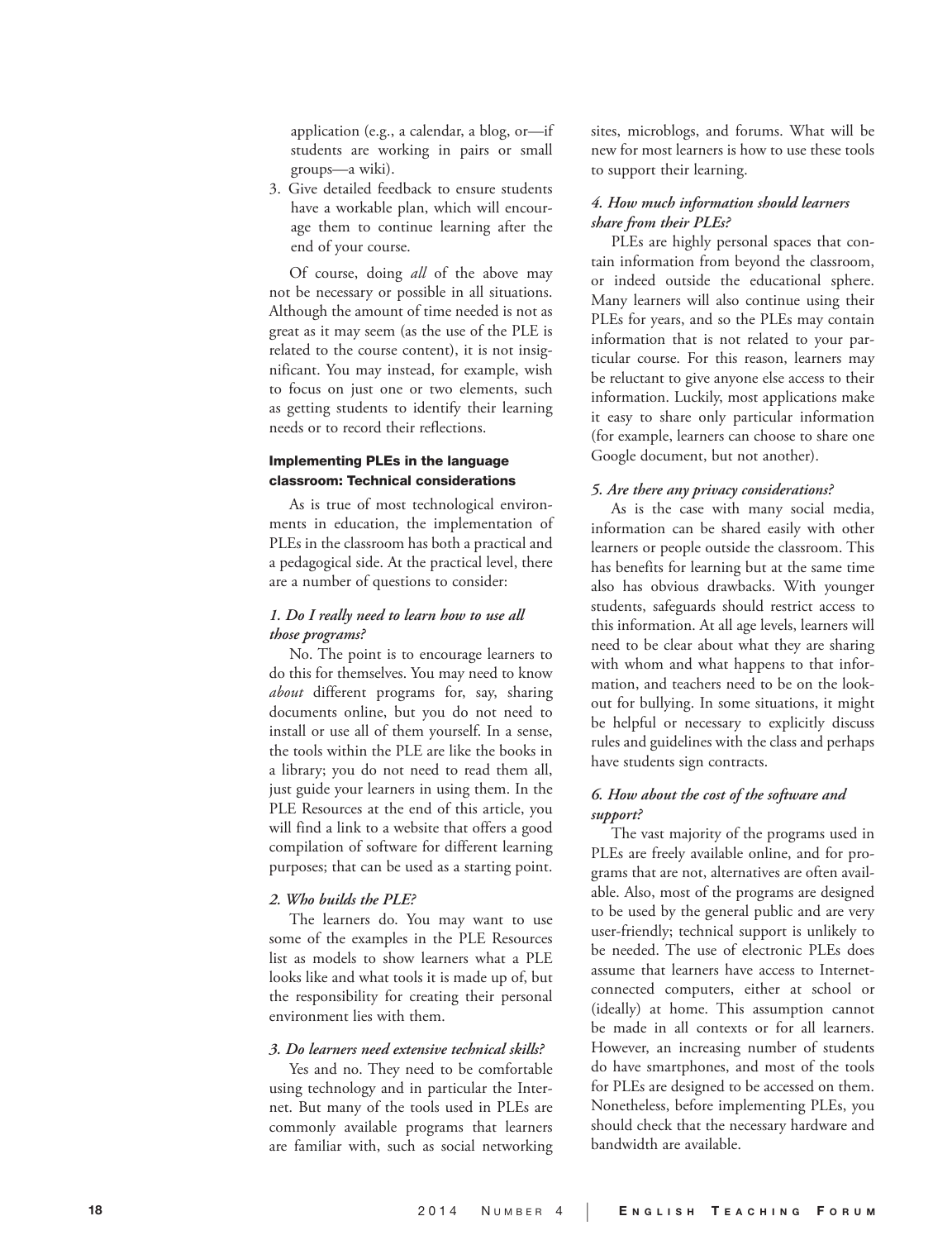# Implementing PLEs in the language classroom: Pedagogical considerations

At the pedagogical level, implementing PLEs requires examination of several other issues:

#### *1. Moving towards learner control*

The most challenging and also the most exciting aspect of using PLEs with learners is the way PLEs can have a profound effect on learning and on classroom teaching practice. For one thing, PLEs change the balance of power in class in that students take more responsibility for their learning. For some learners, this may be a new experience, and some may well question this change. As with all classroom practice, the best approach is to explain the rationale behind this aspect of PLEs. Another is to introduce studentdirected learning tasks gradually and to give ample support. For more on introducing the concept of learner autonomy to learners, see Benson (2011).

#### *2. Monitoring personal learning*

Frequent feedback on personal learning practice is important, as is the inclusion of models of alternative and additional ways of learning, suggestions for further practice, and so on. Here are examples of the types of follow-up questions I would commonly post in reply to learners' reflections or records:

- Why did you decide to focus on this grammar point?
- Did that activity help you to practise what we learned in class?
- How else could you have done this? How did your classmates tackle this
- problem?

#### *3. Assessing learning with PLEs*

PLEs are not directly about language learn ing, but rather about organising, monitoring, and critically reflecting on that learning. It is important that learners see that you value the time they spend on these tasks. As with the assessment of learner strategies, there is no easy quiz you can administer or a score you can give. Nonetheless, you can rate the fre quency, extent, and depth of learners' reflec tions, the amount of time they engage with their PLEs, the number of helpful comments they make on other learners' PLEs, and so on. Some teachers have successfully experimented with learner self-assessment (see Ekbatani and Pierson 2000).

# *4. Encouraging out-of-class learning*

PLEs are, at their heart, collections of tools for student-directed learning, and if they are to support lifelong learning, learners will need to start seeing and using them as such. This only works if learners perceive direct links with their language-learning practice and are required to make use of PLE tools in tasks that gradually extend beyond the classroom and the school. Learners could, for example, com plete a group project and report their results online to share with other learners, who can then comment on them.

# The impact of PLEs on learning and teaching practice

PLEs can lead to significant changes in the role of teacher, the learners, and in some ways the broader curriculum. As mentioned above, PLEs give students more control over their learning, which may disrupt regular classroom practice. Breen and Littlejohn (2000) discuss the role of negotiation and argue that the most successful classes are those that revolve around the learners, not around the teachers or predetermined and static sets of content. PLEs allow learners to explore their wants and needs and to share these with the teacher. In fact, perhaps the most important benefit I have experienced is that PLEs have allowed me to learn things about my students, their difficul ties, their preferences, and their backgrounds that I would have otherwise not found out. This awareness has certainly made me a better teacher, but it also requires significant flex ibility on my part. In addition to the ability to learn about and accommodate different learner preferences, teachers may also need to take on new roles, such as monitoring online portfo lios, commenting on learners' posts, and giving feedback on language practice done outside of class. In this sense, the teacher's role becomes more of that of a facilitator.

PLEs can also affect the way the role of assessment is perceived. With their focus on lifelong learning, PLEs are less about test scores and more about cultivating learn ers' ability to find opportunities to improve by themselves, regardless of any educational support. This may require the development of alternative means of assessing not just *continued on page 27*